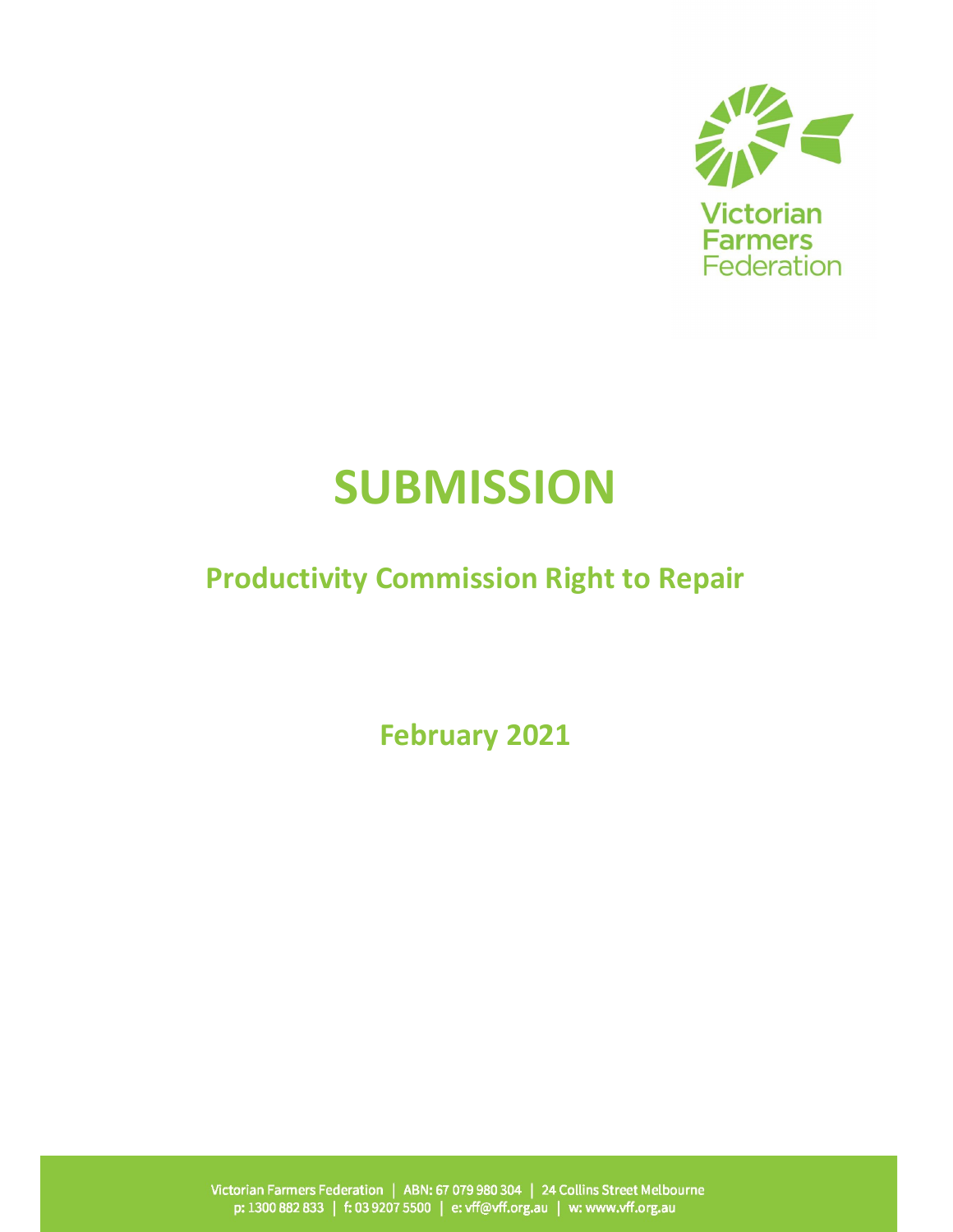

## INTRODUCTION

The Victorian Farmers Federation (VFF) welcomes the opportunity to comment on the Productivity Commission's inquiry of the right to repair.

For the purposes of this submission, the VFF will be focusing on the agricultural machinery industry.

Agricultural machinery has become an increasingly vital component of modern agricultural production, responsible for substantial gains in farm productivity and efficiency. From sowing to harvest, agricultural machinery is critical at all stages of cropping and horticulture production cycles. Additionally, many animal industries are also becoming increasingly mechanised through the use of technologies such as rotary dairies and automated egg grading production systems.

Furthermore, agricultural machinery represents a significant financial outlay for many farm businesses, involving substantial upfront and on- going costs.

Yet purchasers of agricultural machinery are afforded very few consumer protections and the agricultural machinery after-sales market is very lightly regulated in comparison to many equivalent industries.

While many individual dealers and manufacturers provide excellent products and service, there remain very few avenues of recourse for consumers in the event something goes wrong.

The VFF strongly supports the need for greater competition and consumer protections industry-wide within the agricultural machinery after-sales market.

#### Discussion:

#### INFORMATION REQUEST 2

a) What types of products and repair markets should the Commission focus on?

b) Are there common characteristics that these products share (such as embedded technology and software or a high/low degree of product durability), and which characteristics would allow policy issues to be considered more broadly?

c) If there are particular products that the Commission should focus on, what are the unique issues in those product repair markets that support such a focus?

The VFF urges the Productivity Commission to focus on the agricultural machinery market which is characterised by high levels of embedded technology and limited levels of consumer protection or market competition.

Currently, agricultural machinery over \$40,000 bought for use in agricultural businesses are excluded from the Australian Consumer Guarantee.

While federal, state and territory ministers have voted at the Legislative and Governance Forum on Consumer Affairs to increase the threshold from \$40,000 to \$100,000, this increase will continue to exclude a large percentage of agricultural machinery. For example, a new header which is required to harvest grain will often cost \$800,000-\$1,000,000.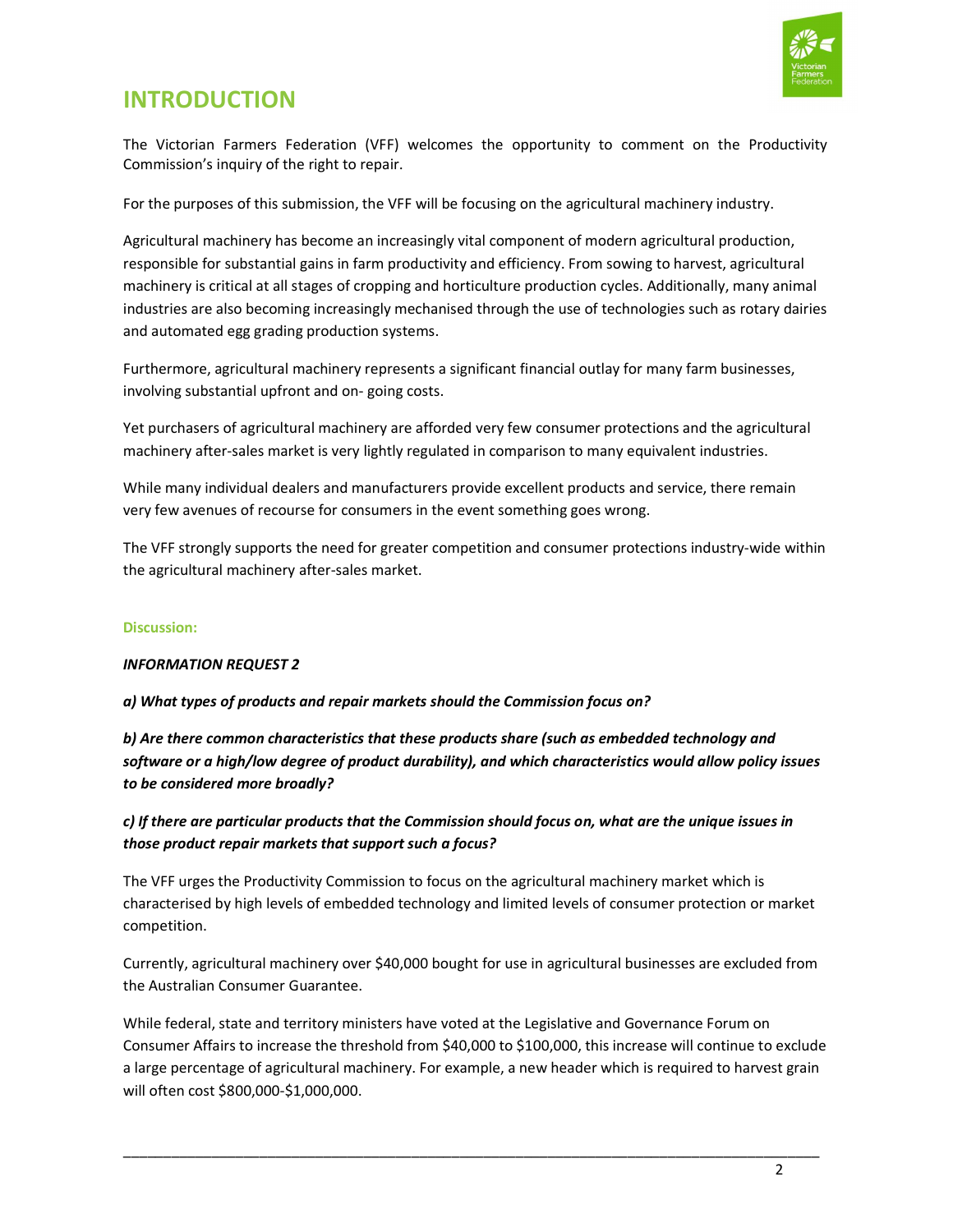

Importantly, being excluded from the Australian Consumer Guarantee means that there are very few avenues of recourse in the event that something goes wrong. Unlike many other industries that are highly mechanized such as mining, the majority of agricultural businesses are small family-owned businesses, resulting in limited bargaining power against dealers and multinational manufacturers.

Furthermore, many agricultural machinery sales agreements currently limit competition by permitting only authorized dealers to conduct after-market services.

This can be challenging for farmers who live long distances from dealerships or during peak periods, when waiting for an authorised dealer to diagnose and fix a problem during harvest could mean days or weeks of lost production.

Additionally, for certain highly specialised machines such as egg production equipment there may be no authorised technicians in Australia.

#### Information request 3

a) Do the consumer guarantees under the ACL provide adequate access to repair remedies for defective goods? If not, what changes could be made to improve access to repair remedies? Are there barriers to repairing products purchased using new forms of payment technologies, such as 'buy now pay later'?

No, as noted above, the Australian Consumer Guarantee excludes a large percentage of agricultural machinery.

Instead, purchasers of agricultural machinery are largely reliant on individual manufacturers' warranties which vary significantly from manufacturer to manufacturer.

Highlighting the arbitrary eligibility criteria for the consumer guarantee, while agricultural machinery is excluded, business vehicles and trailers are covered by the Australian Consumer Guarantee, irrespective of cost, provided they are used mainly to transport goods.

#### b) Is the guarantee of available repair facilities and spare parts effective in providing access to repair services and parts? Or is the opt-out clause being widely used, making the guarantee ineffective?

Timely access to spare agricultural machinery parts remains a key challenge for our members.

Dealers and manufacturers have moved to a 'just in time' for much of their inventory. While some shortages are to be expected during peak periods, it has increasingly become commonplace for growers to be forced to pay for individual parts (even in current models) to be air freighted from overseas , rather than being imported in bulk by the dealers and manufacturers at a much cheaper rate.

It is important to note that as producers of perishable goods, farmers are captive consumers during key production periods such as harvest as a delay of even a couple of days can cost tens of thousands of dollars in lost milk or egg production or damaged crops, as well as potential animal welfare concerns for mechanised animal production systems, limiting farmers' to ability negotiate better terms.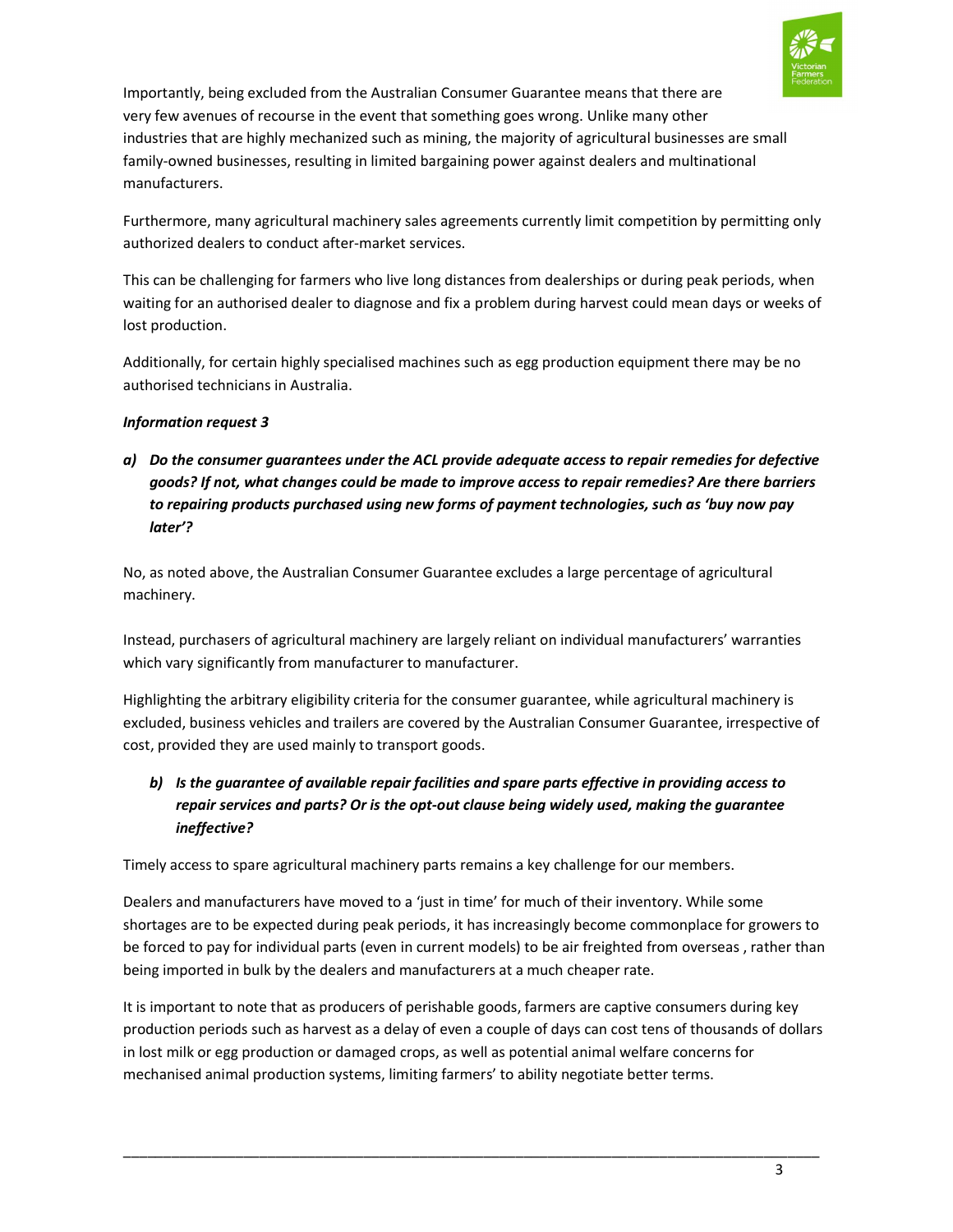

Indeed, so widespread is this issue that at the 2019 VFF Grains Conference, a resolution seeking an improved outcome on parts availability was passed unanimously.

Furthermore, this poses a broader food security risk in the event an international emergency. COVID-19 has highlighted the vulnerability of the global supply chain, with farmers already struggling to access parts. Delays in access to spare parts during key production cycles could have a disastrous impact on Australia's food production and therefore it is in Australia's national interest to ensure sufficient stocks of machinery parts are stored onshore, especially for machinery used in the production of staple food items such as eggs, milk and grain.

To address this issue under the Farm Implement Law, in Alberta, Canada every sales agreement of a new farm implement is deemed to contain a warranty that a sufficient supply of repair parts for the farm implement will be made available for a period of 10 years from the date of the agreement.

The VFF would urge that similar requirements be implemented in the Australian market.

d) Are consumers sufficiently aware of the remedies that are available to them, including the option to repair faulty products, under the ACL's consumer guarantees? If not, would more information and education be a cost-effective measure to assist consumers understand and enforce guarantees? What would be the best way to deliver this information? What other measures would be more effective?

No, individual warranties for agricultural machinery are often detailed in long sales contracts which are difficult to understand, resulting in many purchasers being unaware of their rights.

Finding a similar issue for consumers in the automobile industry in the final report of a market study of New Car Retailing Industry, the ACCC stated the importance of consumers being aware of their rights:

'a good understanding of consumer guarantees and warranty rights will therefore help consumers to make informed decisions during and long after their purchase of a new car'.

The ACCC committed to working with manufacturers and dealers to develop a summary of consumer protections which would be provided to consumers at the point of sale of a new car.

The VFF would urge the ACCC develop a similar summary of consumer rights for agricultural machinery.

#### Information request 4

c) Are there specific examples or other evidence of practices by OEMs or their authorised repairers that create barriers to competition in repair markets?

Many agricultural machinery sales agreements currently limit competition by permitting only authorized dealers to conduct after-market services.

Allowing other companies to provide after-market services could enhance competition and improve consumer outcomes. As noted in the ACCC's final report of the New Car Retailing Market Study , "the competitive discipline imposed by independent repairers on the after-markets for the repair and servicing of new cars remains valuable and of benefit to consumers, and that consumers also benefit from having a choice of providers to repair and service new cars." The report found that approximately one in ten new car buyers have their car repaired or serviced with an independent repairer and it is important farmers are afforded the same options.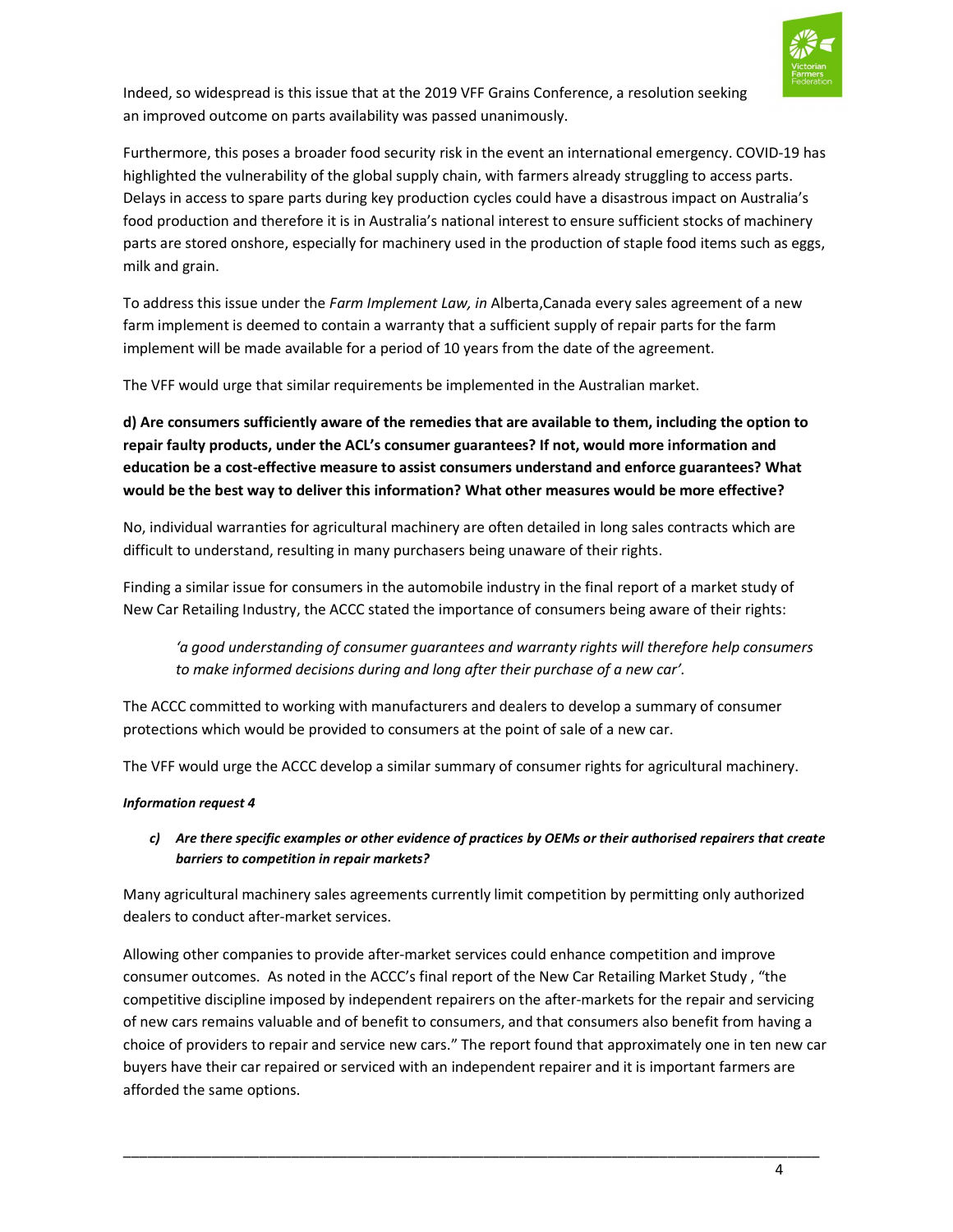

The VFF urge that purchaser's 'right to repair' be created to remove restrictions which may prevent the owner of agricultural machinery or using a contractor of their choice from making repairs to that product themselves. It is important to note that many farmers are qualified mechanics and have extensive workshops. This is especially critical for specialised industries such as the egg industry where there are no authorised technicians in Australia.

Barriers to the repair of farm machinery are a serious and longstanding issue for the Australian farming sector. These barriers have become more pronounced as the machinery used by farm businesses has become more sophisticated in terms of both design and embedded technology.

Whilst the VFF acknowledges that dealerships have invested significant funds into training, parts, tools and equipment and they deserve to have a return on that investment, this should not be a reason to limit competition.

#### INFORMATION REQUEST 8

#### a) What policy reforms or suite of policies (if any) are necessary to facilitate a 'right to repair' in Australia?

The VFF recommends that:

- the Australian Consumer Guarantee is amended to include agricultural machinery and that agricultural machinery warranties be prohibited from permitting only authorized dealers to conduct after-market services.
- A 'right to repair' be created to remove restrictions which may prevent the owner of agricultural machinery or using a contractor of their choice or making repairs to that product themselves.

#### b) Are there any other barriers to repair and/or policy responses that the Commission should consider?

While there are a range of agricultural machinery dealerships in Victoria, geographical restrictions can effectively render purchasers of agricultural machinery a captive market when buying certain brands, inhibiting their ability to shop around for better prices or service. Indeed, many farmers have provided the VFF with examples where they were directly told by dealers that they were unable to purchase outside their area, or have struggled to get agricultural machinery fixed by a dealer if it wasn't purchased locally.

Similarly, farmers that are unhappy with the level of service they are receiving from a dealer often have little option but to continue buying from the dealer to access specific machinery brands.

When buying a car or heavy vehicle, consumers will often visit a number of dealerships to ensure they are getting the best price or service, yet these same options are not afforded to farmers purchasing agricultural machinery.

To allow the market to effectively function and ensure the best outcomes for consumers, it is therefore critical that geographic restrictions are lifted on machinery dealerships.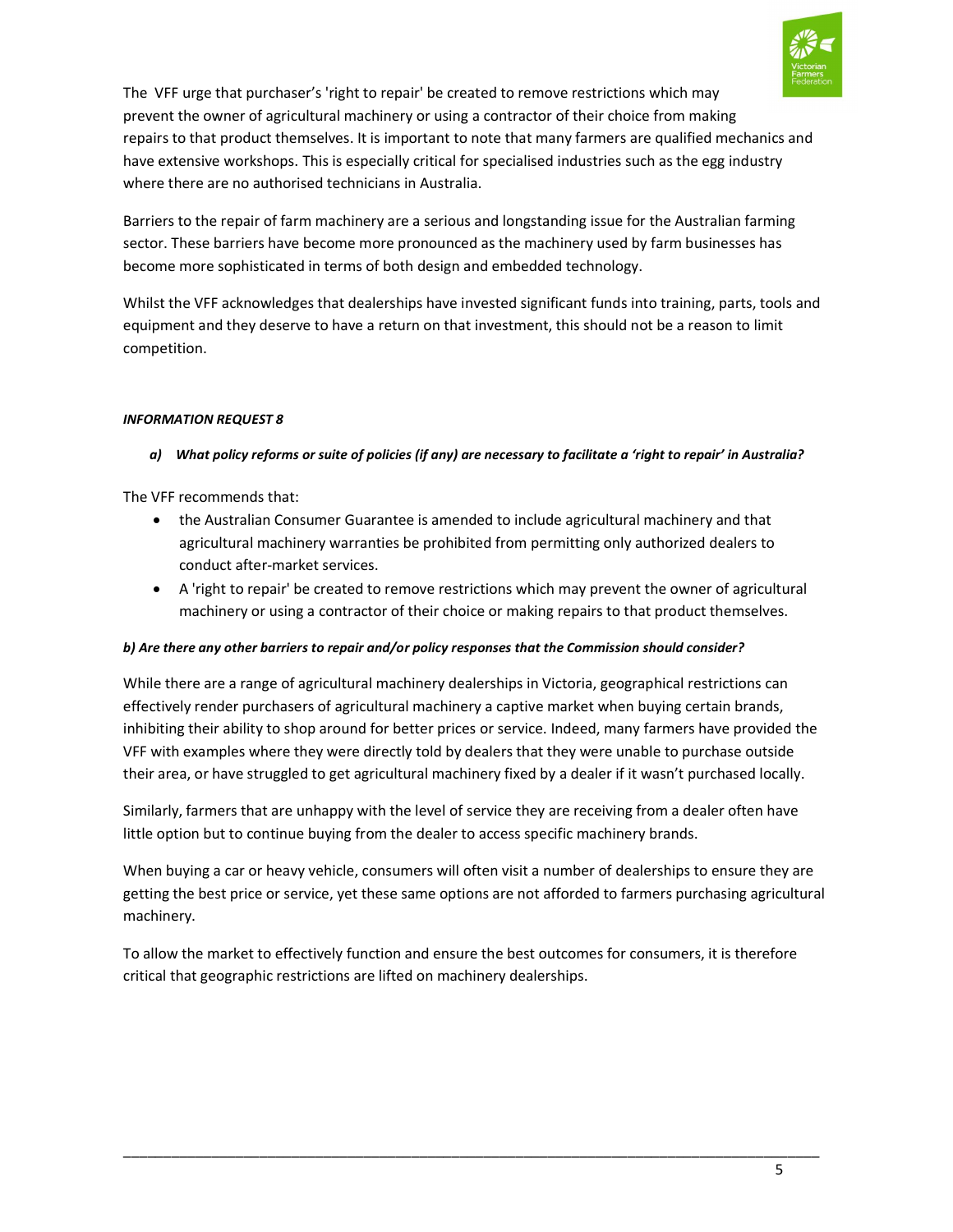

#### The Victorian Farmers Federation

Victoria's agricultural production accounts for over \$13 billion of Victoria's economy and over 25 per cent of the State's exports per annum. Victoria's farmers produce high quality food and fibre, produced to high standards of safety, with little taxpayer support, and to some of the strictest environmental and highest animal welfare controls in the world.

The Victorian Farmers Federation (VFF) represents the Victorian farming community which endeavours to ensure a profitable, sustainable and socially responsible agriculture sector connecting with consumers.

We have a proud history representing Victoria's farm businesses since 1979 – primarily family farms that produce the eggs, grain, fruit and vegetables, meat, and milk that help to feed Victoria's six million people, and the bigger global community, every day.

The VFF consists of commodity groups: dairy (United Dairyfarmers of Victoria), grains, horticulture (including Flowers Victoria), intensives (chicken meat, eggs and pigs), and livestock – and expert committees representing; water, land management, agricultural and veterinarian chemicals, farm business and rural development, and workplace relations.

Our purpose is to make Victorian farmer's lives better; enhancing Victoria's future. Our mission is to ensure a community of farmers creating a profitable, sustainable and socially responsible agricultural industry connecting with all Victorians.